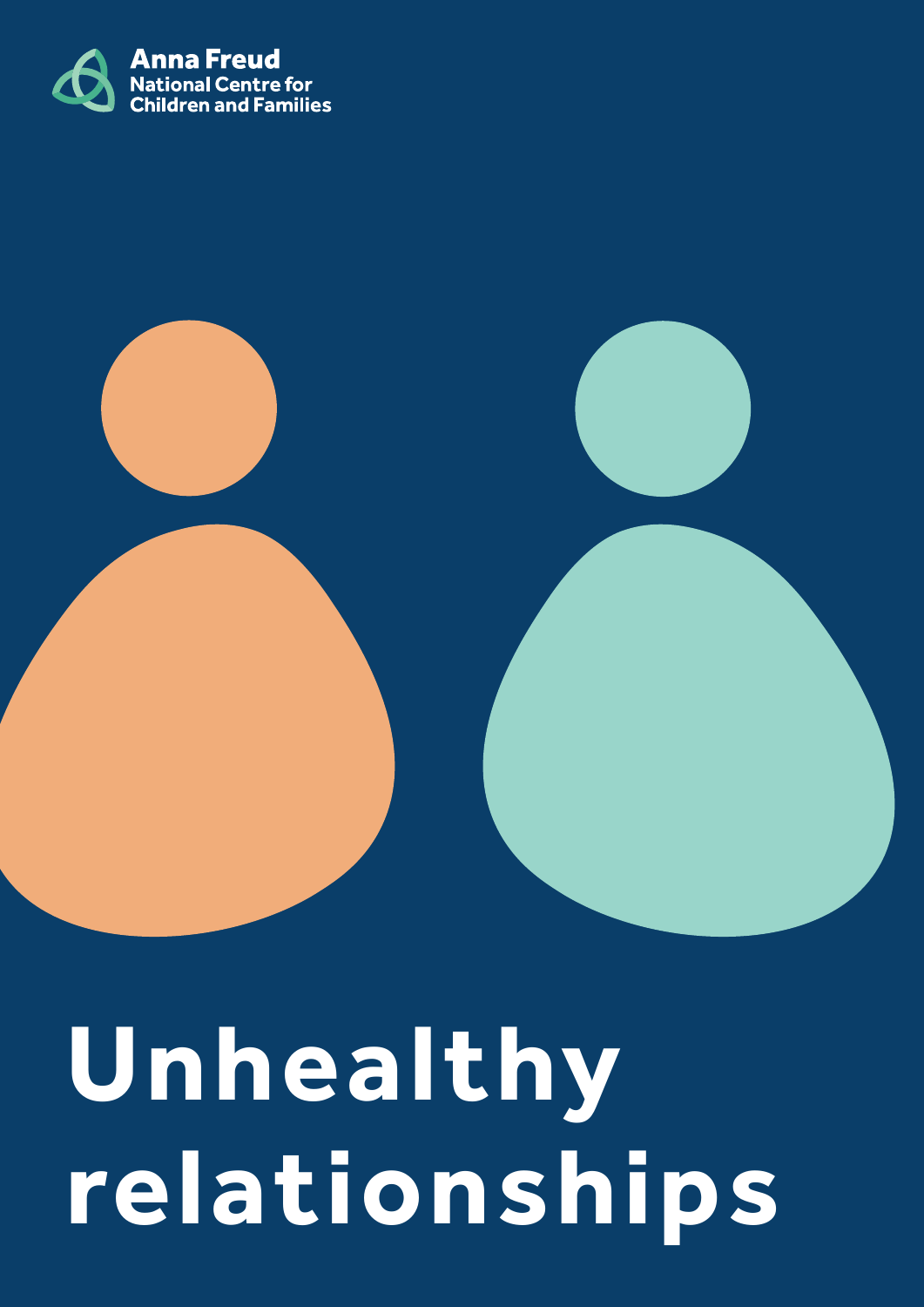# **Unhealthy relationships**

#### **What are unhealthy relationships?**

Healthy relationships with peers, families or partners have various benefits, such as feelings of safety and support that may act as a protective factor against mental health problems.

However, some relationships can become unhealthy. Unhealthy relationships, also referred to as toxic relationships, are relationships that are consistently negative and unpleasant. They cause significant damage mentally, emotionally and/or physically to one or both parties of a relationship.

This can lead to feelings of low self-worth, helplessness, fear, insecurity and/or paranoia. In turn, this can increase the risk of developing mental health problems such as depression, anxiety, and sometimes leading to suicidal ideations.

There is no one single cause to unhealthy relationships. Adverse childhood experiences (which might include being brought up in a household where there has been domestic violence and/or sexual abuse) may contribute to developing low self-esteem and low self-worth and unhealthy relationships. A person's early relationships with their caregivers in childhood will set a blueprint for how they build relationships as an adult.

It is important for staff to recognise and intervene if they become aware of students at risk of developing unhealthy relationships.

### **What is coercive control?**

Coercive control is a form of abuse within a relationship. It does not refer to one single incident - the government defines it as 'a purposeful pattern of incidents that occur over time in order for one individual to exert power, control or coercion over another'.

Coercive control was made a criminal offence in 2015. In the year ending March 2019, there were 17,616 offences of coercive control recorded by the police.

You can find out more about coercive control in this article from the Manchester Safeguarding Partnership.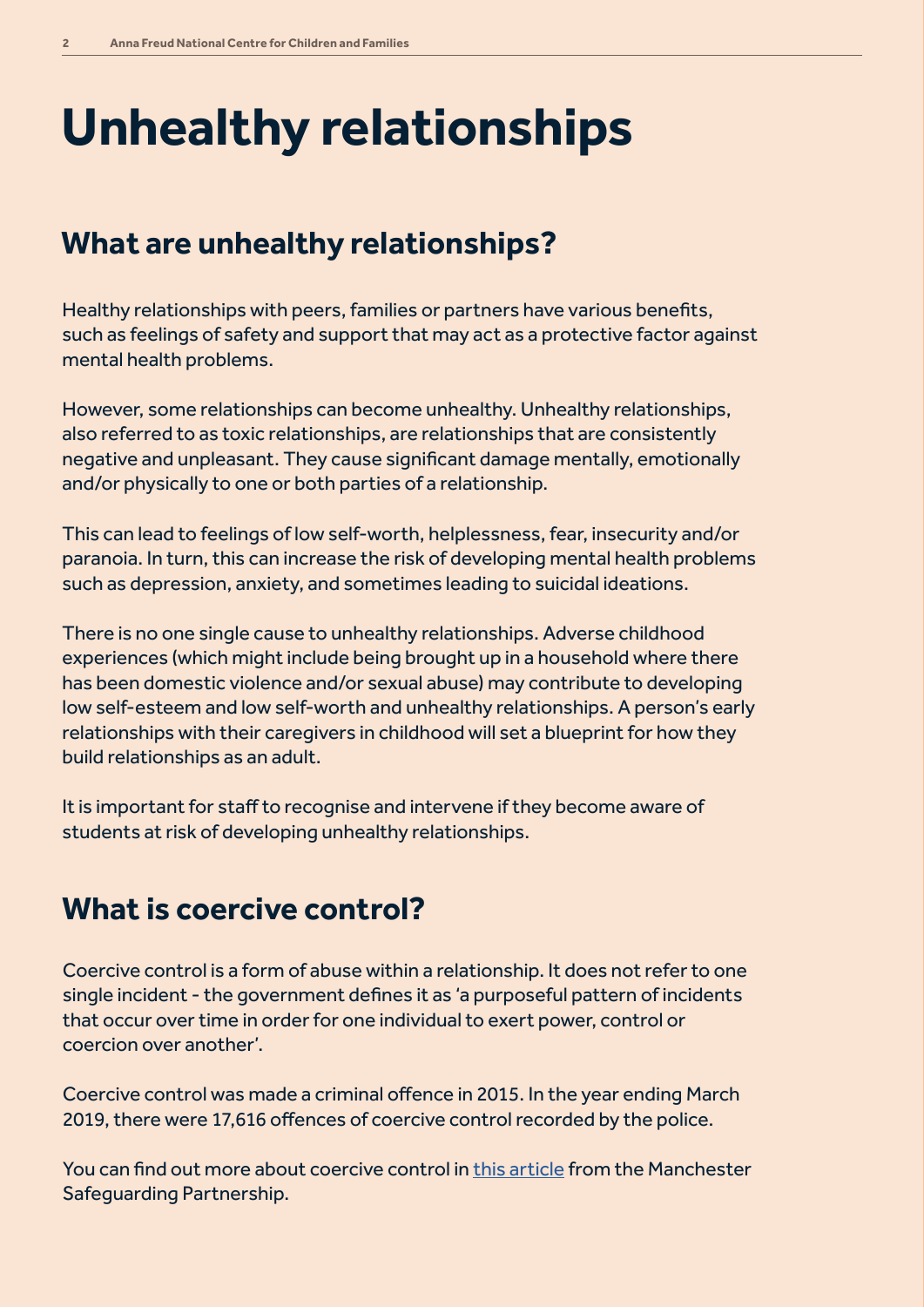#### **Signs to spot in students**

Early signs that a young person may be in an unhealthy or controlling relationship include:

- a drop in academic performance
- a drop in academic attendance
- a lack of concentration in class
- persistent changes to mood and/or behaviour
- becoming isolated and disconnected e.g. spending less time with friends and family
- evidence of self-harming behaviour
- constantly anxious and easily agitated
- dependency awareness that the student is overly dependent on others and sacrificing his/her own's needs.

#### **How to approach a student if you're concerned:**

- Raise your concerns with the student in a tentative, curious and non-judgemental way.
- Have the conversation in a private setting that will not be interrupted.
- State only what you noticed, do not add your own interpretations e.g. "I have noticed that you have been quieter than usual, is everything alright?"
- Ask open questions.
- Practise active listening and be curious about the emotional experience of the student.
- Be genuine.
- Take what the student is saying seriously.
- Ask the student about what support they have or need.
- Offer an opportunity to follow up.

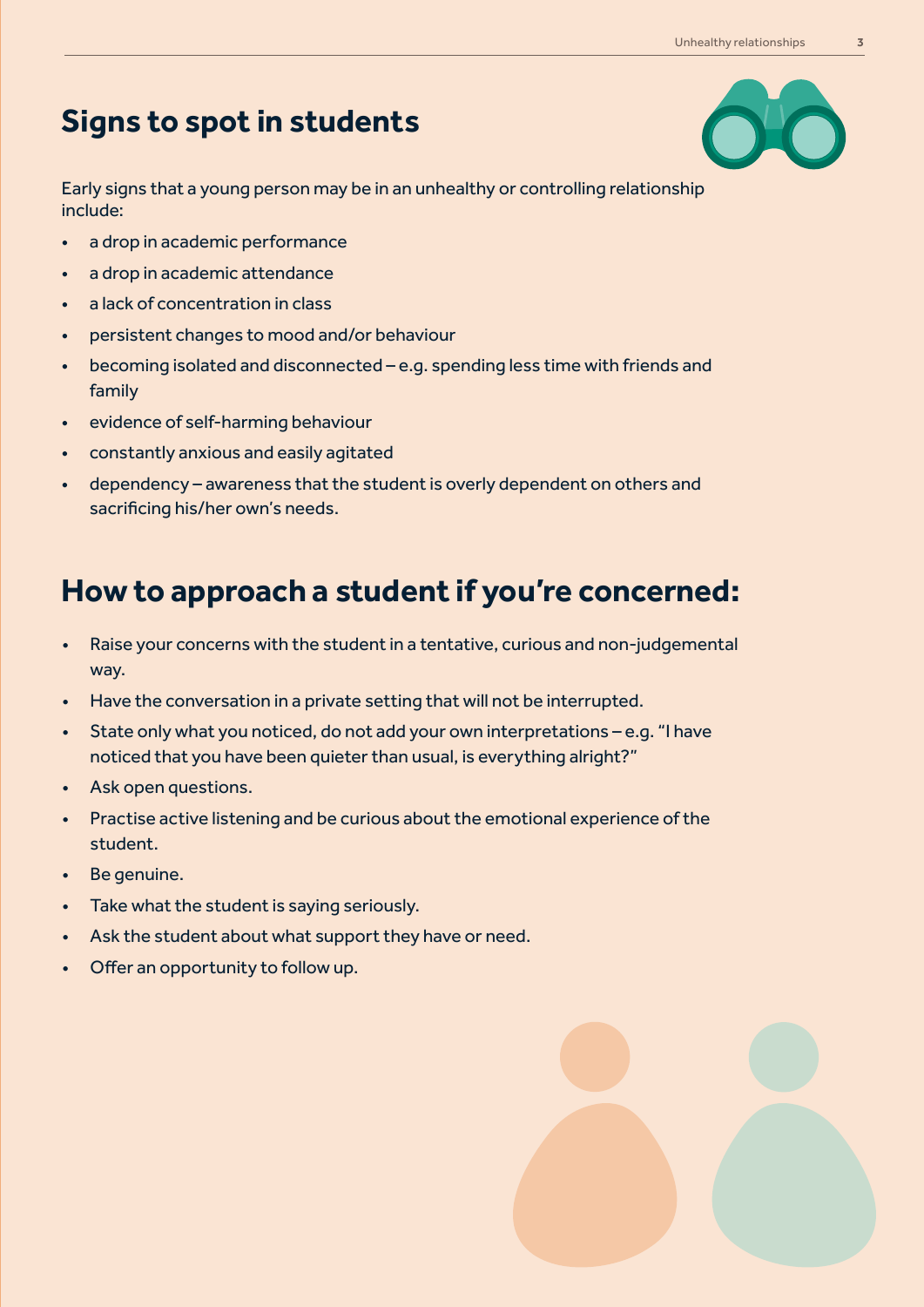#### **Who else to involve**

If you are worried that a young person is at risk, always follow your setting's safeguarding policies and procedures. Involve your designated safeguarding team as a matter of priority who will contact other services as necessary. If the young person is at immediate risk, ensure that they are taken to their GP or A&E safeguarding policies and procedures. Involve your designated safeguarding<br>team as a matter of priority who will contact other services as necessary. If the<br>young person is at immediate risk, ensure that they are taken to

It's important to familiarise yourself with any local support services that are available in your area and ensure you understand the pathways for referring students.

Young people can find mental health support and guidance on the **On My Mind** section of the Anna Freud Centre's website.

Some national organisations who may also be able to offer support include:

- Relate: offers help and support for young adults with romantic or family relationship problems
	- relate.org.uk
- **Refuge:** Refuge supports women, children & men experiencing domestic violence with a range of services.
	- refuge.org.uk
	- 0808 2000 247
	- Live chat: nationaldahelpline.org.uk
- **Galop:** an organisation offering advice and support on domestic abuse within LGBT+ relationships
	- galop.org.uk
	- 0800 999 5428